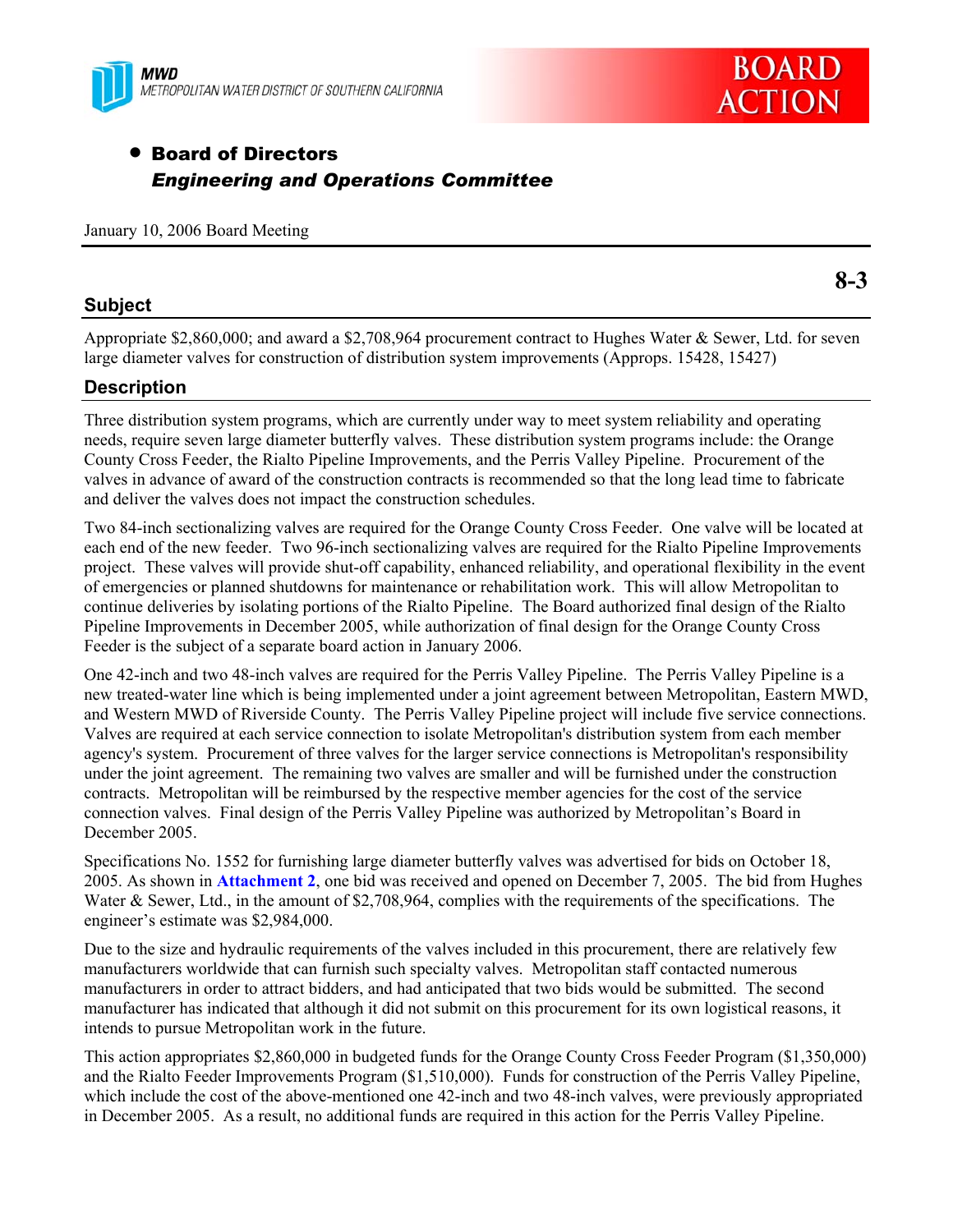Approval of this action also awards a \$2,708,964 procurement contract to Hughes Water & Sewer, Ltd. Allocation of this contract amount to the three CIP programs is as follows: Orange County Cross Feeder (\$1,096,299); Rialto Feeder Improvements (\$1,239,606); and Perris Valley Pipeline (\$373,059).

In addition to the \$2,708,964 amount of the contract, the requested funds include \$46,000 for fabrication inspection by Metropolitan staff, \$60,000 for specialty consultant inspection and travel, and \$418,094 of remaining budget. The requested appropriation of \$2,860,000 reflects funding for these items with the exception of \$373,059 for the Perris Valley Pipeline. Since funds for the Perris Valley Pipeline (\$373,059) were previously appropriated in December 2005, no additional funding is required for that project.

These three projects have been evaluated and recommended by Metropolitan's Capital Investment Plan Evaluation Team, and funds have been included within the fiscal year 2005/06 capital budget. See **Attachment 1** for the Financial Statements and **Attachment 2** for the Abstract of Bids.

### **Policy**

Metropolitan Water District Administrative Code Section 5108: Capital Project Appropriation

## **California Environmental Quality Act (CEQA)**

CEQA determination for Option #1:

The proposed action of authorizing execution of procurement contracts and appropriating funds for the fabrication of seven large valves support the construction of three projects previously evaluated pursuant to the California Environmental Quality Act (CEQA). CEQA documentation was prepared for each of these projects and was considered by the Board prior to their approval, as follows:

- 1. The Rialto Pipeline Improvements project was determined to be categorically exempt under the provisions of CEQA and the State CEQA Guidelines (Class 1, Section 15301; Class 2, Section 15302; Class 3, Section 15303; and Class 4, Section 15304) on December 13, 2005.
- 2. For the Perris Valley Pipeline project, Western MWD of Riverside County acting as the Lead Agency certified the Final Environmental Impact for the Project on December 7, 2005. On December 13, 2005, Metropolitan, acting as a Responsible Agency under CEQA, certified that it had reviewed and considered the information in the certified Final EIR and adopted the Lead Agency's finding, Statement of Overriding Considerations, and Mitigation Monitoring and Reporting Program.
- 3. Metropolitan, acting as Lead Agency, prepared a Negative Declaration for the Orange County Cross Feeder project. The Board will consider adopting the Negative Declaration and approval of the Orange County Cross Feeder project at the January 2006 board meeting.

The CEQA determination is: Assuming the Board approves the Negative Declaration for the Orange County Cross Feeder project during the January board meeting, pursuant to the requirements of CEQA and the State CEQA Guidelines, there are no new, substantial changes to the projects that require further environmental review. Hence, the previous environmental documentation fully complies with CEQA and the State CEQA Guidelines. Accordingly, no further CEQA documentation is necessary for the Board to act with regards to the proposed actions.

CEQA determination for Option #2:

None required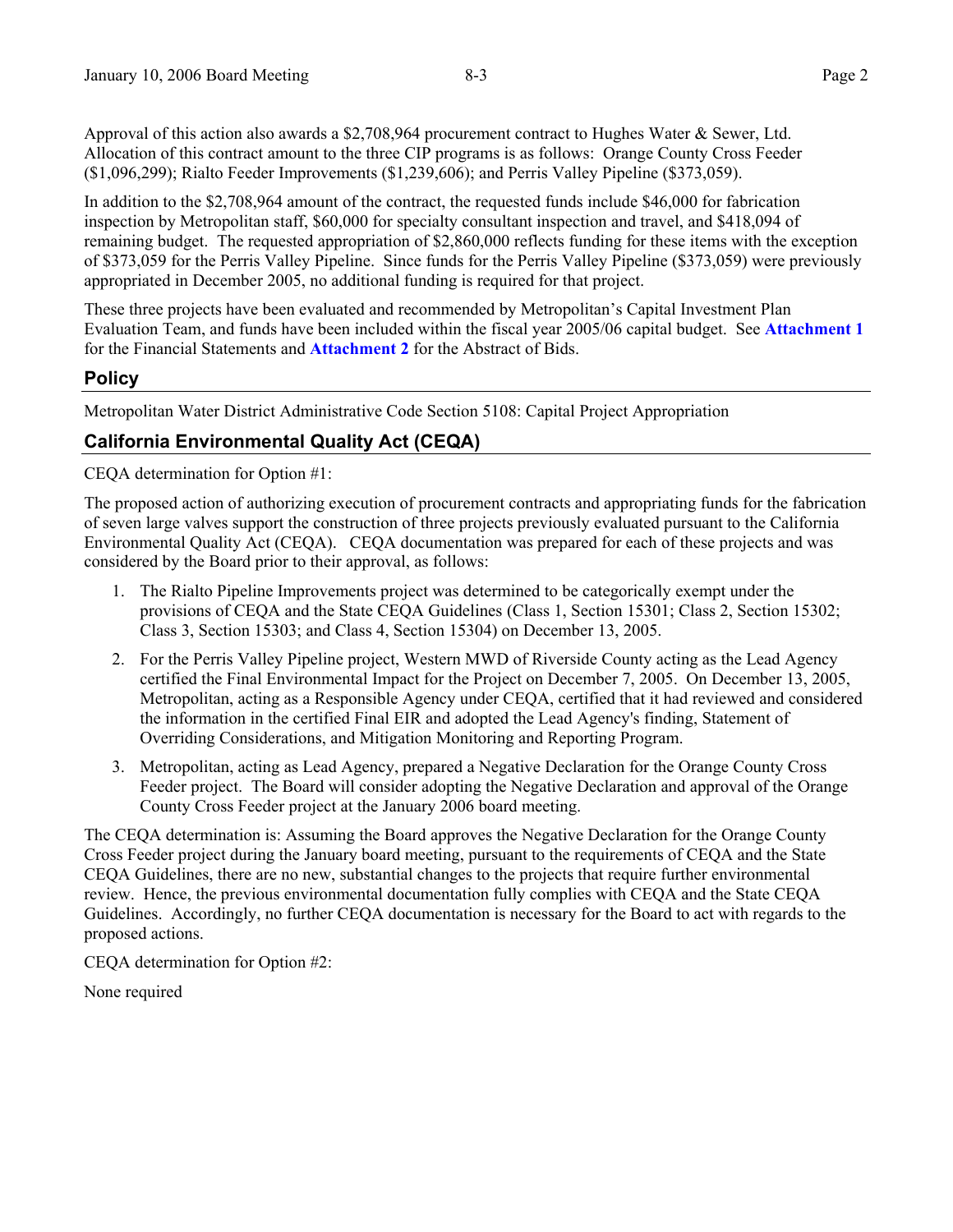### **Board Options/Fiscal Impacts**

#### **Option #1**

Adopt the CEQA determination and

- a. Appropriate \$2,860,000 in budgeted funds; and
- b. Award a \$2,708,964 procurement contract to Hughes Water & Sewer, Ltd. to furnish seven large diameter valves.

**Fiscal Impact:** \$1,350,000 in budgeted funds for Approp. 15428, and \$1,510,000 in budgeted funds for Approp. 15427

#### **Option #2**

Do not award the valve procurement contract. **Fiscal Impact:** None

### **Staff Recommendation**

Option #1

L. Wolfe 12/22/2005 *Date Roy L. Wolfe* 

*Manager, Corporate Resources* 

12/22/2005 *Debra C. Man* 

*Interim CEO/General Manager* 

*Date* 

### **Attachment 1 – Financial Statements**

**Attachment 2 – Abstract of Bids** 

BLA #4207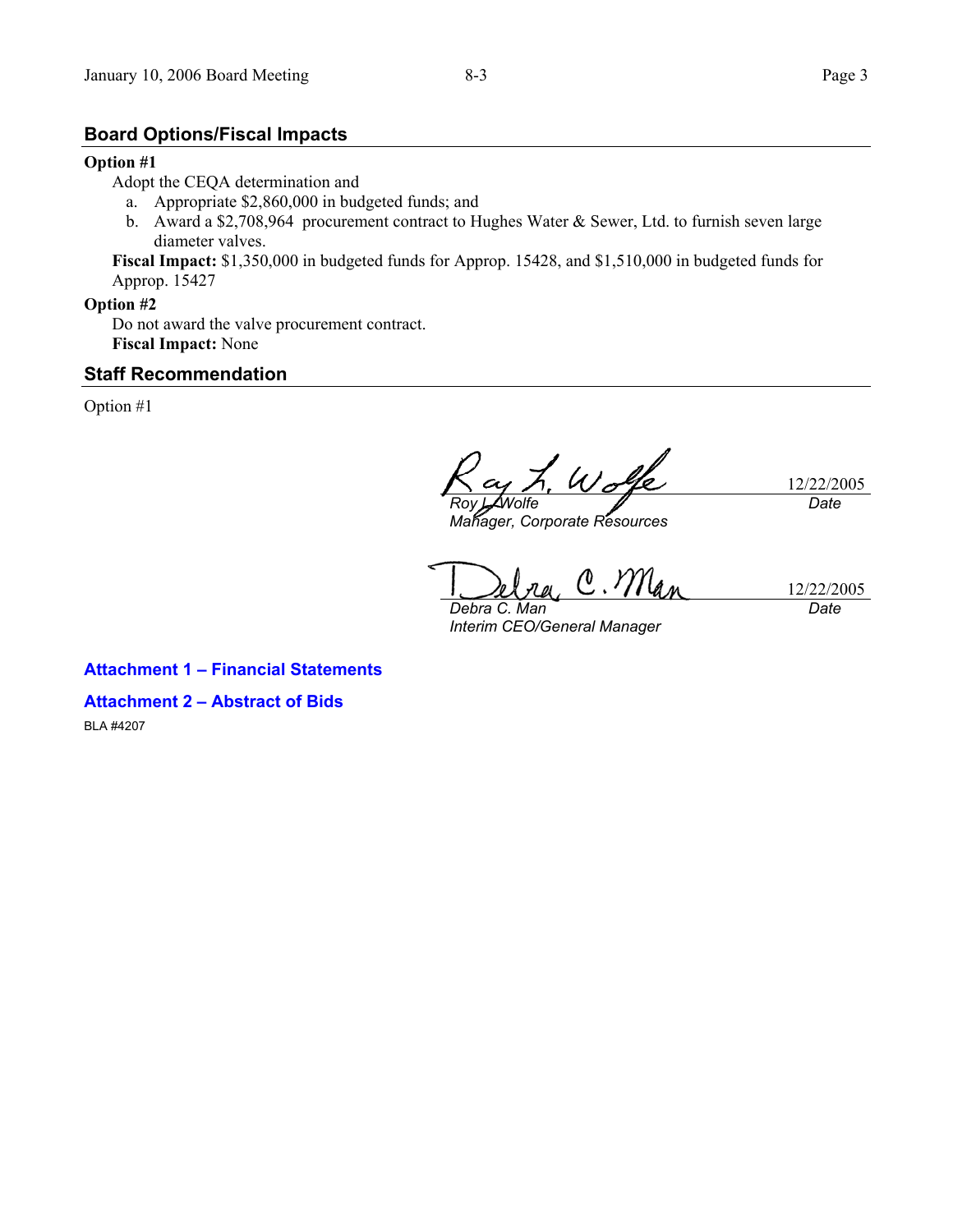# **Financial Statement for Orange County Cross Feeder Program**

A breakdown of Board Action No. 3 for Appropriation No. 15428 for the Orange County Cross Feeder is as follows:

|                                            | <b>Previous Total</b><br>Appropriated<br>Amount<br>(Jan. 2006) |    | <b>Current Board</b><br><b>Action No. 3</b><br>(Jan. 2006) |    | <b>New Total</b><br>Appropriated<br>Amount |  |
|--------------------------------------------|----------------------------------------------------------------|----|------------------------------------------------------------|----|--------------------------------------------|--|
| Labor                                      |                                                                |    |                                                            |    |                                            |  |
| <b>Studies and Preliminary Design</b>      | \$<br>237,000                                                  | \$ |                                                            | \$ | 237,000                                    |  |
| Final Design                               | 1,573,000                                                      |    |                                                            |    | 1,573,000                                  |  |
| <b>Owner Costs</b>                         | 663,000                                                        |    |                                                            |    | 663,000                                    |  |
| Construction Inspection and Support        |                                                                |    | 23,000                                                     |    | 23,000                                     |  |
| Metropolitan Force Construction            |                                                                |    |                                                            |    |                                            |  |
| Right-of-Way                               | 3,800,000                                                      |    |                                                            |    | 3,800,000                                  |  |
| Materials and Supplies (Valve procurement) |                                                                |    | 1,096,299                                                  |    | 1,096,299                                  |  |
| Incidental Expenses                        | 24,000                                                         |    | 15,000                                                     |    | 39,000                                     |  |
| Professional/Technical Services            | 815,000                                                        |    | 15,000                                                     |    | 830,000                                    |  |
| Equipment Use                              |                                                                |    |                                                            |    |                                            |  |
| Contracts                                  |                                                                |    |                                                            |    |                                            |  |
| Remaining Budget                           | 2,023,000                                                      |    | 200,701                                                    |    | 2,223,701                                  |  |
| <b>Total</b>                               | \$<br>9,135,000                                                | \$ | 1,350,000                                                  | \$ | 10,485,000                                 |  |

# **Funding Request**

| <b>Program Name:</b>              | <b>Orange County Cross Feeder</b>                             |                                  |             |  |  |
|-----------------------------------|---------------------------------------------------------------|----------------------------------|-------------|--|--|
| <b>Source of Funds:</b>           | Revenue Bonds, Replacement and Refurbishment or General Funds |                                  |             |  |  |
| <b>Appropriation No.:</b>         | 15428                                                         |                                  |             |  |  |
| <b>Requested Amount:</b>          | 1,350,000                                                     | <b>Capital Program No.:</b>      | 05063-S     |  |  |
| <b>Total Appropriated Amount:</b> | 10,485,000                                                    | <b>Capital Program Page No.:</b> | $E-49$      |  |  |
| <b>Total Program Estimate:</b>    | 30,712,000                                                    | <b>Program Goal:</b>             | Reliability |  |  |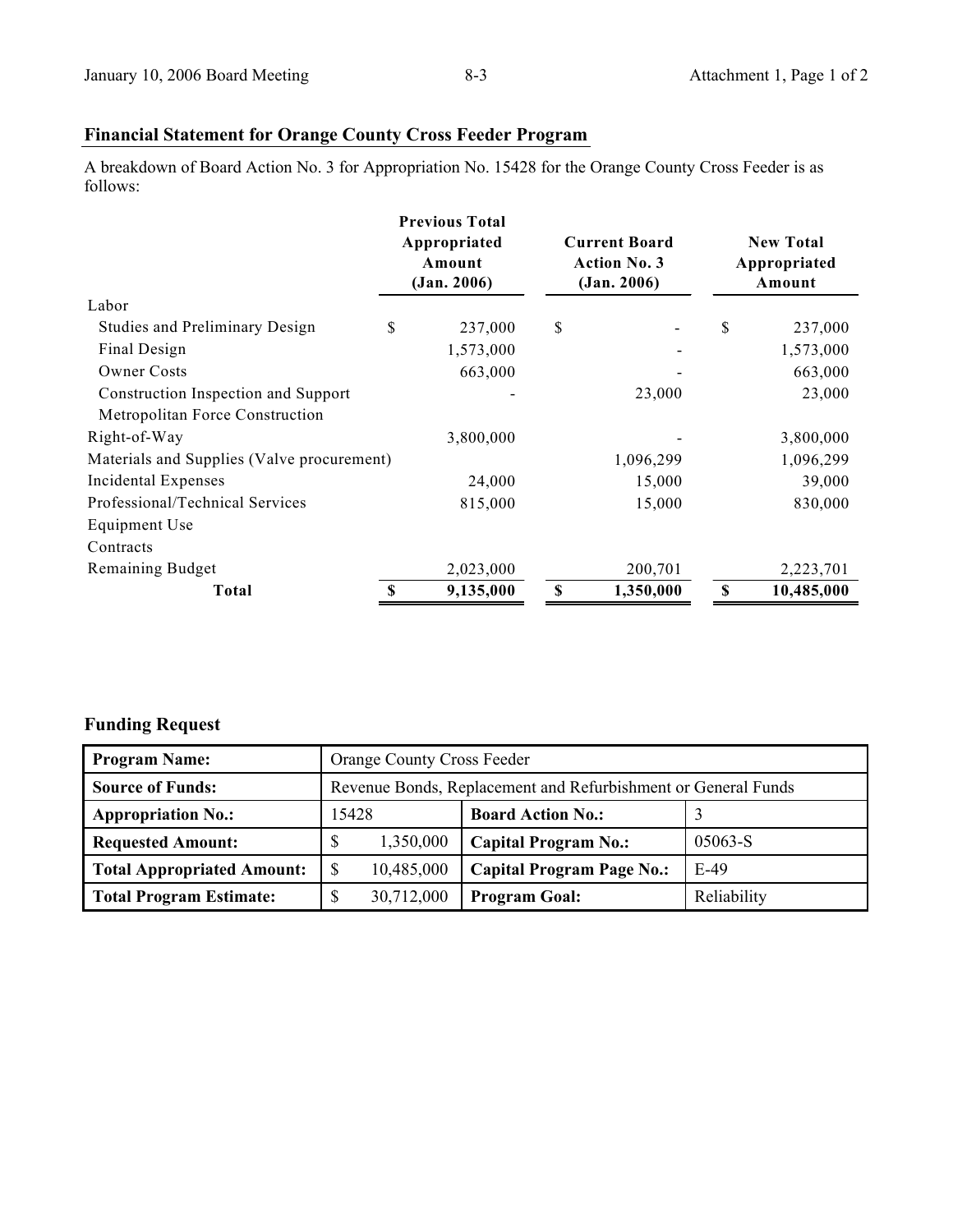# **Financial Statement for Rialto Pipeline Improvements Program**

A breakdown of Board Action No. 3 for Appropriation No. 15427 for the Rialto Pipeline Improvements is as follows:

|                                          |    | <b>Previous Total</b><br>Appropriated<br>Amount<br>(Dec. 2005) | <b>Current Board</b><br><b>Action No. 3</b><br>(Jan. 2006) |           | <b>New Total</b><br>Appropriated<br>Amount |           |
|------------------------------------------|----|----------------------------------------------------------------|------------------------------------------------------------|-----------|--------------------------------------------|-----------|
| Labor                                    |    |                                                                |                                                            |           |                                            |           |
| <b>Studies and Preliminary Design</b>    | \$ | 60,000                                                         | \$                                                         |           | \$                                         | 60,000    |
| Final Design                             |    |                                                                |                                                            |           |                                            |           |
| Owner Costs (Program management,         |    |                                                                |                                                            |           |                                            |           |
| permitting)                              |    | 387,500                                                        |                                                            |           |                                            | 387,500   |
| Construction Inspection and Support      |    |                                                                |                                                            | 23,000    |                                            | 23,000    |
| Metropolitan Force Construction          |    |                                                                |                                                            |           |                                            |           |
| Material and Supplies (Valve procurement |    |                                                                |                                                            | 1,239,607 |                                            | 1,239,607 |
| Incidental Expenses                      |    | 7,500                                                          |                                                            | 15,000    |                                            | 22,500    |
| Professional/Technical Services          |    | 1,000,000                                                      |                                                            | 15,000    |                                            | 1,015,000 |
| Equipment Use                            |    |                                                                |                                                            |           |                                            |           |
| Contracts                                |    |                                                                |                                                            |           |                                            |           |
| Remaining Budget                         |    | 165,000                                                        |                                                            | 217,393   |                                            | 382,393   |
| Total                                    | S  | 1,620,000                                                      | \$                                                         | 1,510,000 | \$                                         | 3,130,000 |

# **Funding Request**

| <b>Program Name:</b>              | Rialto Pipeline Improvements                                  |                                  |             |  |  |
|-----------------------------------|---------------------------------------------------------------|----------------------------------|-------------|--|--|
| <b>Source of Funds:</b>           | Revenue Bonds, Replacement and Refurbishment or General Funds |                                  |             |  |  |
| <b>Appropriation No.:</b>         | 15427                                                         |                                  |             |  |  |
| <b>Requested Amount:</b>          | S<br>1,510,000                                                | <b>Capital Program No.:</b>      | 15427-S     |  |  |
| <b>Total Appropriated Amount:</b> | S<br>3,130,000                                                | <b>Capital Program Page No.:</b> | E-56        |  |  |
| <b>Total Program Estimate:</b>    | 7,100,000                                                     | <b>Program Goal:</b>             | Reliability |  |  |